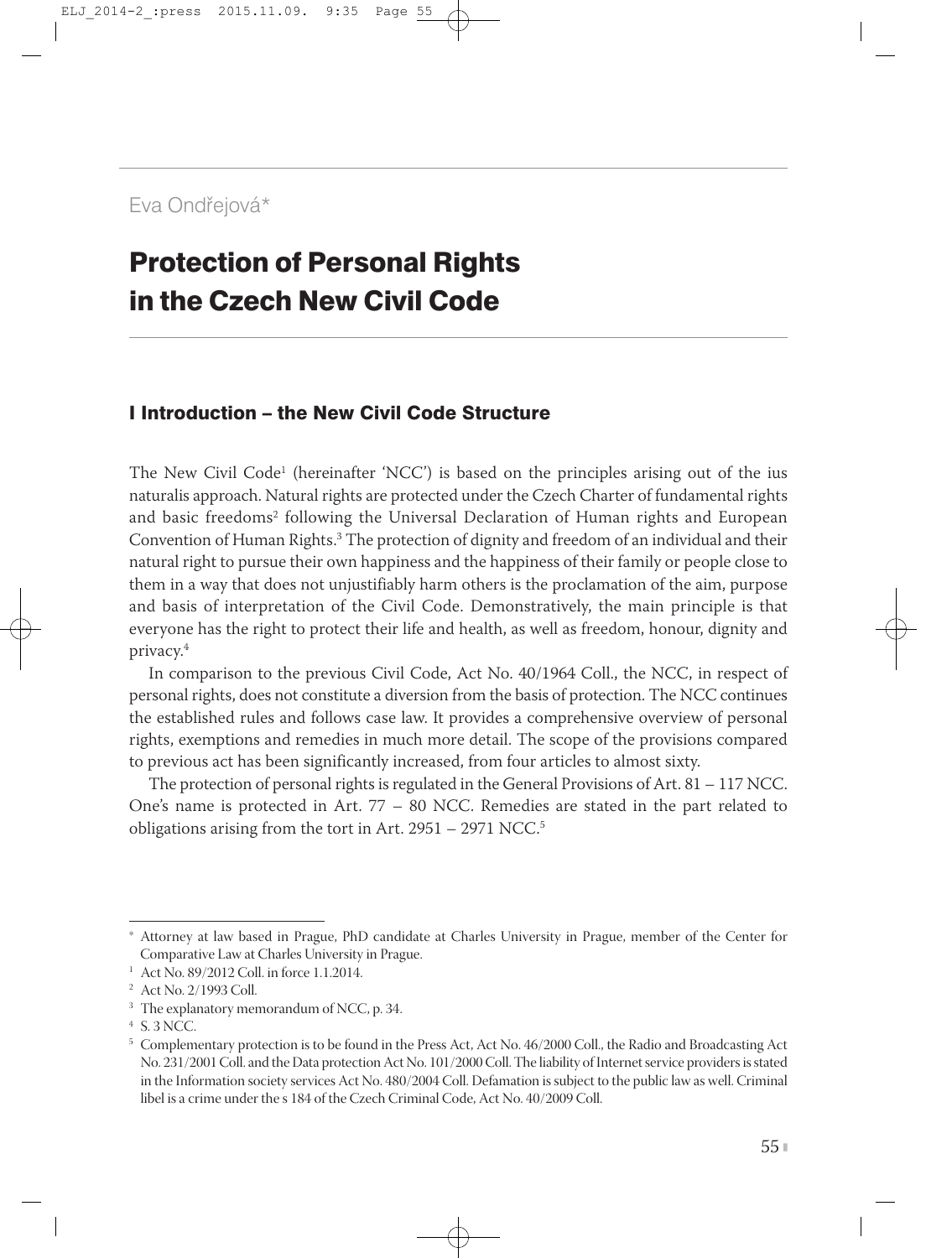# II General Clause with Demonstrative Listing of Personal Rights

The Czech Charter of Fundamental Rights and Freedoms provides for privacy rights protection. It provides for the general protection of the inviolability of the person and of their privacy, which may be limited only in cases specified by law. Article 10 states, '(1) everybody is entitled to the protection of his or her human dignity, personal integrity, good reputation, and his or her name. (2) Everybody is entitled to protection against unauthorised interference in his or her personal and family life. (3) Everybody is entitled to protection against unauthorised gathering, publication or other misuse of his or her personal data.' Article 13 states, 'Nobody may violate the secrecy of letters and other papers and records, whether privately kept or sent by post or in another manner, except in cases and in a manner specified by law. Similar protection is extended to messages communicated by telephone, telegraph or other such facilities.' These fundamental rights are subject to specification in the Civil Code. The previous Act provided a general clause in Article 11, which states, 'An individual shall have the right to the protection of his or her personality, in particular of his or her life and health, civic honour and human dignity as well as of its privacy, name and expressions of personal nature.' It is followed by Article 12, which described specific cases in respect of those records with a depiction of the person. The NCC created minor changes to the principle but followed a new pattern derived from the case law. The NCC states<sup>6</sup> that the human personality including all its natural rights, is protected. Everyone is obliged to respect the free decision of man to live on their own. Life and dignity, health and the right to life in a comfortable environment, esteem, honour, privacy and expressions of a personal nature are the main items protected.<sup>7</sup> The expressions used are more vague and the demonstrative listing of personal rights has been slightly amended. However, rights that European Court of Human Rights constantly emphasised are missing, specifically the right to family life.

## 1 Right to Name<sup>8</sup>

The name of an individual is composed of his given name and surname and his other names, where applicable, and surname at birth which pertain to them by law. Every individual has the right to use their name in legal transactions, as well as the right to the protection of and respect for their name. The NCC newly provides protection for pseudonyms<sup>9</sup> on the condition that the assumed name becomes widely known.

If the individual whose rights have been infringed is absent or lacking legal capacity, the right to bring the claim to protect the right to name must be by their spouse, descendant, ancestor or partner, unless they made their intention to the contrary expressly clear.

<sup>6</sup> S 81 NCC.

<sup>7</sup> J. Švestka, J. Dvořák, J. Fiala a kol.: r. *Občanský zákoník. Komentář. Svazek I.* (Wolters Kluwer, a. S. 2014 Praha) 285.

<sup>8</sup> S 77–79 NCC.

<sup>9</sup> So far protected only by provisions of the Copyright Act, Act No. 121/2000 Coll. and the Trademark Act, Act No. 441/2003.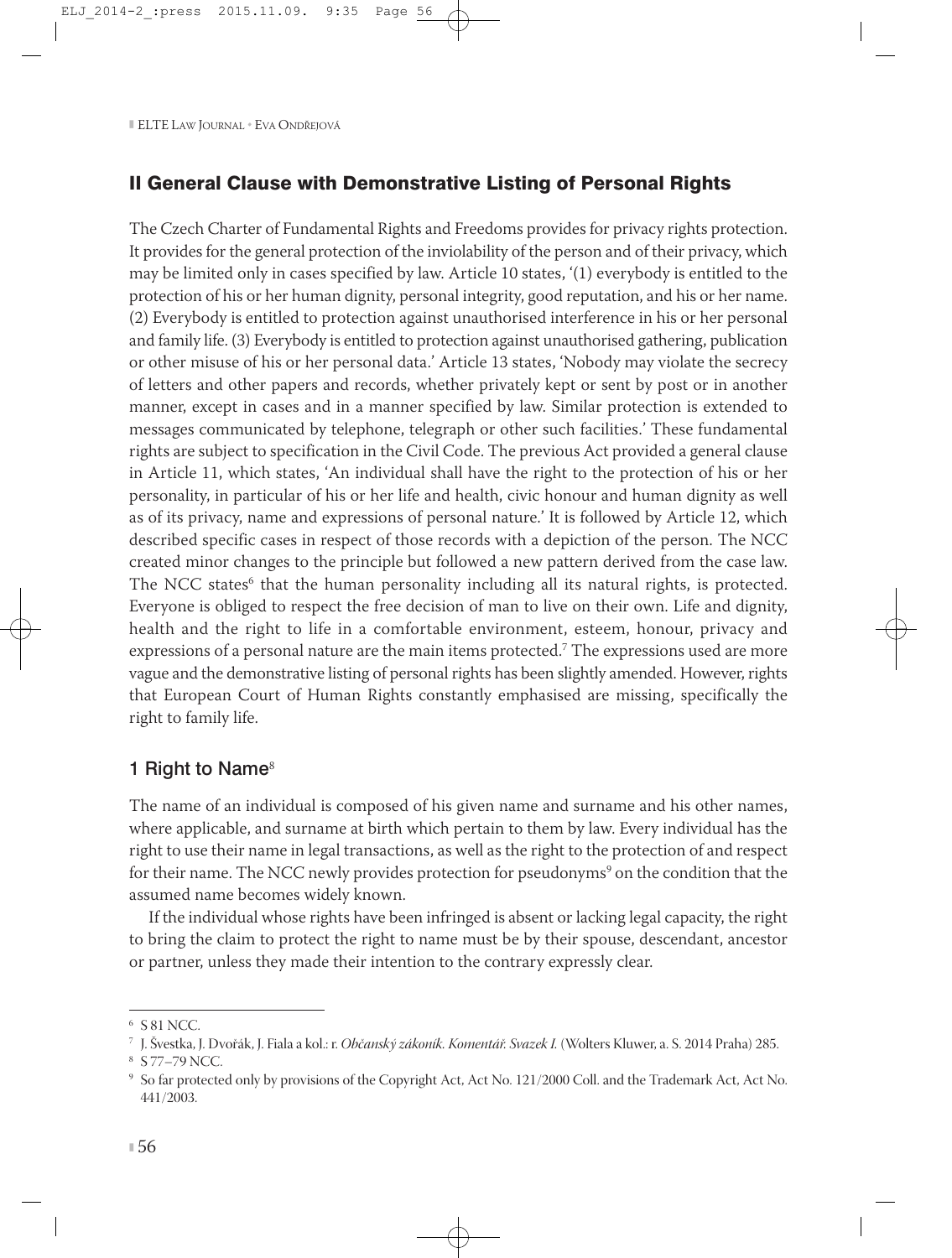The new institution is the family name. In the event of an infringement of the family name and the family interest, protection may be individually claimed by the spouse or another close relative.

The finally innovation in the area of right to name is the entitlement of legal entities<sup>10</sup> to bring a claim in the event of an infringement related to the person whose activities are connected with the company.<sup>11</sup>

### 2 Image Rights $12$

The concept of protection is based on the autonomy of will and freedom to decide whether one allows a picture to be taken and consents to the images to be distributed. If anyone consents to having their image captured under circumstances which make it evident that the image will be distributed, they are conclusively presumed to also consent to its reproduction and distribution in the usual way, as they could reasonably expect under the circumstances; however, they may withdraw their consent anytime, even when granted for a definite period.

According to the ECHR case law, the image right is protected even outside the intimate sphere.

In accordance with established principles in the previous Civil Code, the NCC stipulates legal licences and exemptions from the required consent.<sup>13</sup>

Consent shall not be required if the documents of a personal nature, pictures and image and sound recordings are to be used for official purposes on the basis of a law. The official purpose is also the situation when a person acts in a public interest matter.

Image, pictures and sound recordings may be taken or used without the proper consent of the individual also for purposes of science or art and for the purposes of press, motion picture, radio, television or other similar news services (Internet).

However, such use must be in accordance with the lawful interests of the person and must be proportionate.

The NCC creates a new legal licence for the purpose of use or to defend the rights of the perpetrator if they have a lawful interest.14 It aims in particular at unbalanced possibilities to use evidence in civil and criminal procedures, while in civil proceedings the parties cannot use illicitly gathered evidence, despite it showing the wrongful act, in court hearings.

#### 3 Right to Privacy<sup>15</sup>

The private and intimate sphere is protected from all infringements without legal justification for such infringement. The Act provides a demonstrative listing of possible infringements.

<sup>10</sup> S 83 par. 1 NCC.

<sup>11</sup> Švestka, Dvořák, Fiala a kol. (n 7) 305.

<sup>&</sup>lt;sup>12</sup> Right to own image S 84–85, 87–90 NCC.

<sup>13</sup> S 88–89 NCC.

<sup>14</sup> S 90 NCC.

<sup>15</sup> S 86, 90 NCC.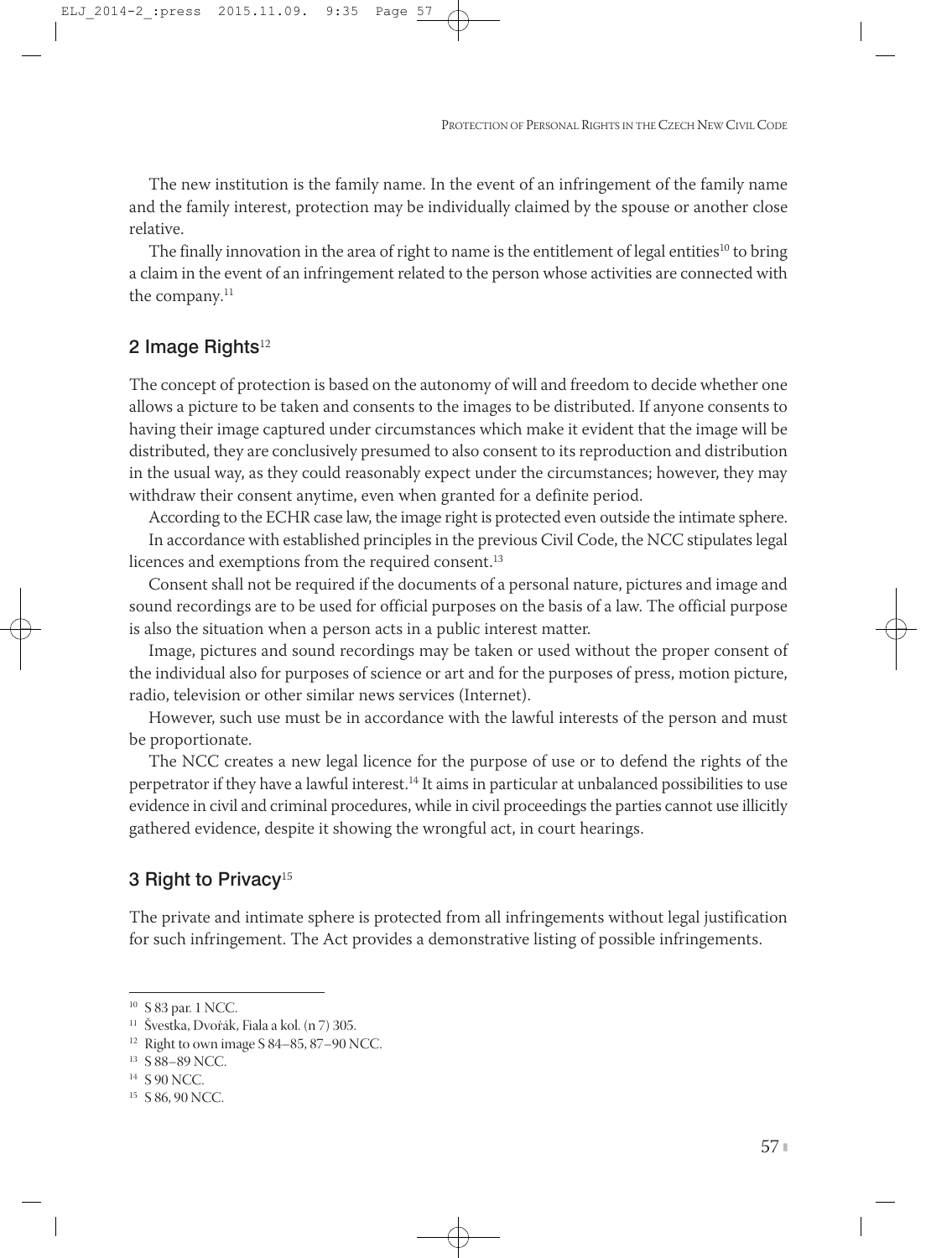– disturb the private places of a person without their consent;

– monitor their private life;

– take an audio or video recording of their private life;

– use such a private recording or other recording of the intimate life made by a third party or to distribute such a personal recording to the public.

The NCC, liked the previous Code, does not differentiate between ordinary individuals and public figures. It is up to case law to apply the borders of the concurrent fundamental right of the right to speech. If there is interference into someone's private life, the legal justification and the act has to be proportionate and not in contrary to the legitimate interest of the person.<sup>16</sup>

# 4 Right to Family Life

As mentioned above, the general clause does not include the right to family life. The Constitutional Court however several times stated that family life is part of privacy and therefore is subject to the same protection. The right to privacy encompasses the protection of family life.<sup>17</sup> From the subjective public rights perspective, it is also protected by the Article 8 of the European Convention on Human Rights and by Article 10 par. 2 of the Czech Charter of fundamental rights and freedoms. Article 32 par 4 of the Czech Charter guarantees parents the right to take care of their children and the right to raise them. The child is guaranteed by the same provision the right to be given parental custody and care. Article 8 of the ECHR primarily aims to protect the individual against the wilful infringement of the state, but it also imposes on the state the positive obligation of effective respect for family life. The Czech Republic was subject to eight ECHR decisions regarding cases when the parent who was entrusted with custody unreasonably denies the other parent the access to child infringes the personal rights of the other parent, particularly their right to family life and privacy.18 The European Court of Human rights emphasised that, after the end of the coexistence of the biological parents, the rights of the other parent (who does not provide full parental care) do not come to end. The parent has the right of access to their children. If the state does not ensure this right, the state violates the personal rights of the infringed parent.

## III Post-mortem Protection of Personal Rights

Post-mortem protection in the previous Code was stated in Art. 15 of the Civil code and was asserted by their spouse (registered partner) or children or, if there is no spouse or children, to their parents. Those entitled person could bring their own claim if the statement or activity

<sup>16</sup> Švestka, Dvořák, Fiala a kol. (n 7) 321.

<sup>17</sup> *Niemitz v. Germany,*no. 13710/88, 16. December 1992. Similarly The Czech Constitutional Court finding No. II. ÚS 517/99 from 1. 3 2000 (N 32/17 SbNU 229).

<sup>18</sup> *Pedovic v. the Czech Republic,* no. 27145/03, 18 July 2006; *Zawadka v. Poland,* no. 48542/99, 23 June 2005; *Koudelka v. Czech Republic,* no. 1633/05, 20 July 2006.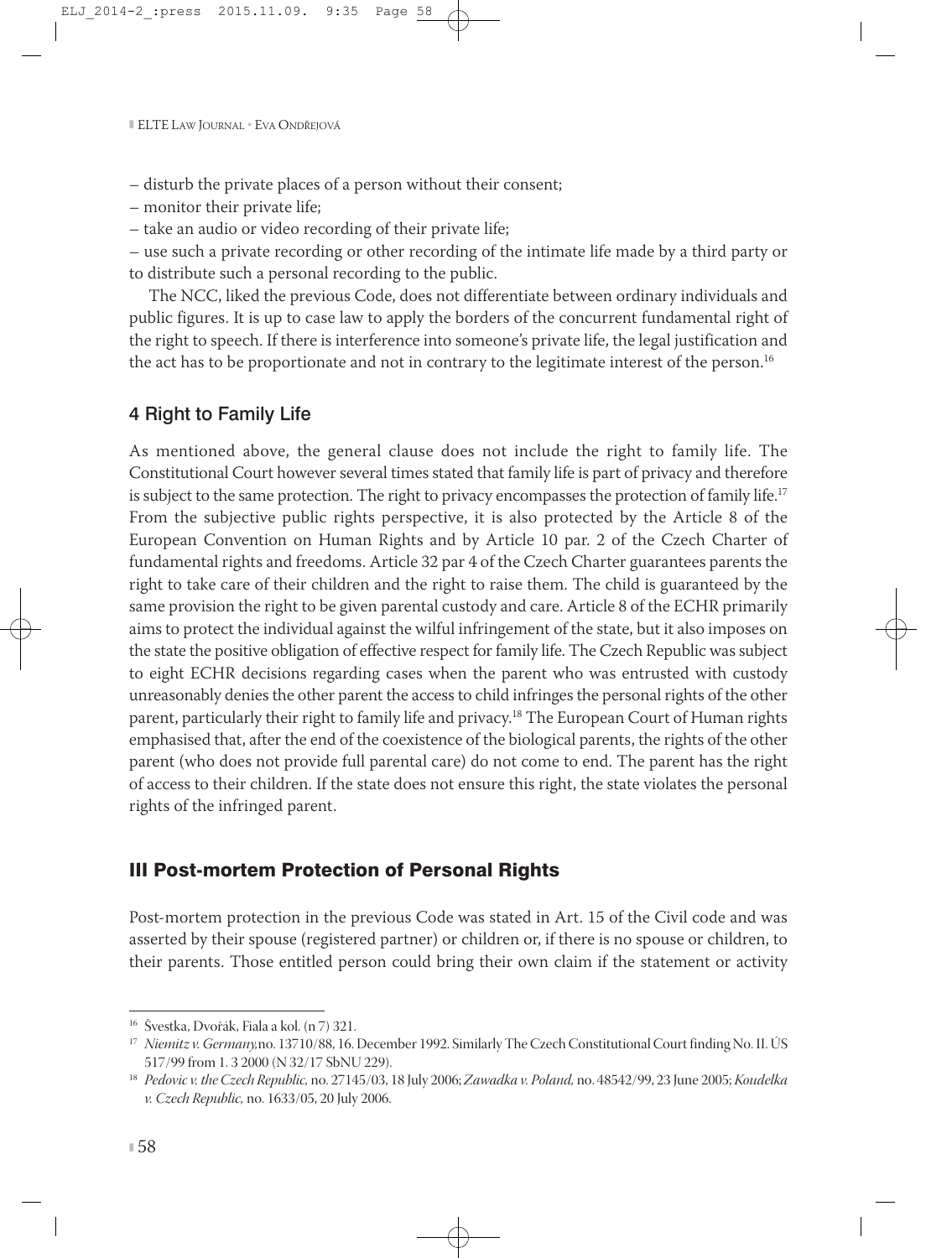reflects on their own reputation and causes harm; it was possible to ask for a non-pecuniary damages. The NCC broadens the scope of the entitled person according to the German concept of close relatives (not only spouse or registered partner, children and, parents, but also grandchildren, siblings, brothers/sisters-in-law, and other close persons). The executor or the successors will be allowed to continue in action that has been raised by the claimant prior to his death. Monetary compensation will be inheritable.<sup>19</sup>

If the personal features of the Deceased are exploited for commercial use, according to Art. 3004, the plaintiff may recover twice the value of the plaintiff's profits that are usual in these circumstances (a similar legal basis as in the Copyright law).

#### IV Remedies

The substantial conditions for the civil remedy for damage caused by a violation of personal rights are set in Art. 2951–2971 NCC. The liability for the protection of personal right arises under three conditions. First, the unjustified infringement capable of causing moral damage must exist; second, the moral damages caused to the natural person must exist and, third, there is a causal connection between the infringement and damage to the personal rights.20 Even if only one of the conditions is not met then liability does not occur. In each situation, one has to consider the severity of the declared infringement and whether the infringement oversteps what is admissible in such a way that it is no longer acceptable in democratic society. The Act does not specify the intervention nor serve the forms of infringement; the form might be passive or active, or even the omission of some duties might be considered as an infringement of personal rights. The infringement of personal rights is unjustified if it is contrary to the objective law. The violation must be assessed objectively with the consideration of the concrete situation, as well as of the person concerned.

In respect of non-material harm, there was a significant change in the legislation in terms of awarding damages. The previous Act preferred moral satisfaction as a primary remedy; pecuniary satisfaction was awarded if the moral form was not satisfactory. The NCC set a new rule that satisfaction must be provided in money unless real and sufficiently effective satisfaction for the harm incurred can otherwise provide satisfaction.<sup>21</sup> Non-material harm newly includes mental suffering as well.<sup>22</sup>

The NCC lacks the demonstrative listing of what constitutes moral satisfaction. In comparison to the previous code, it is however detailed in respect of the conditions that have to be considered by the court when determining adequate damages and, not expressively but in fact, establishes aggravated damages in the Czech legal system. The manner and amount of adequate satisfaction

<sup>19</sup> S 83 par 2 NCC.

<sup>20</sup> Jiří Švestka, Jiří Spáčil, Marta Škárová, Milan Hulmák, a kol., *Občanský zákoník I, II. 2.* (CH Beck 2009, Prague) 186.

<sup>21</sup> S 2951 par 2 NCC.

<sup>22</sup> S 2956 NCC.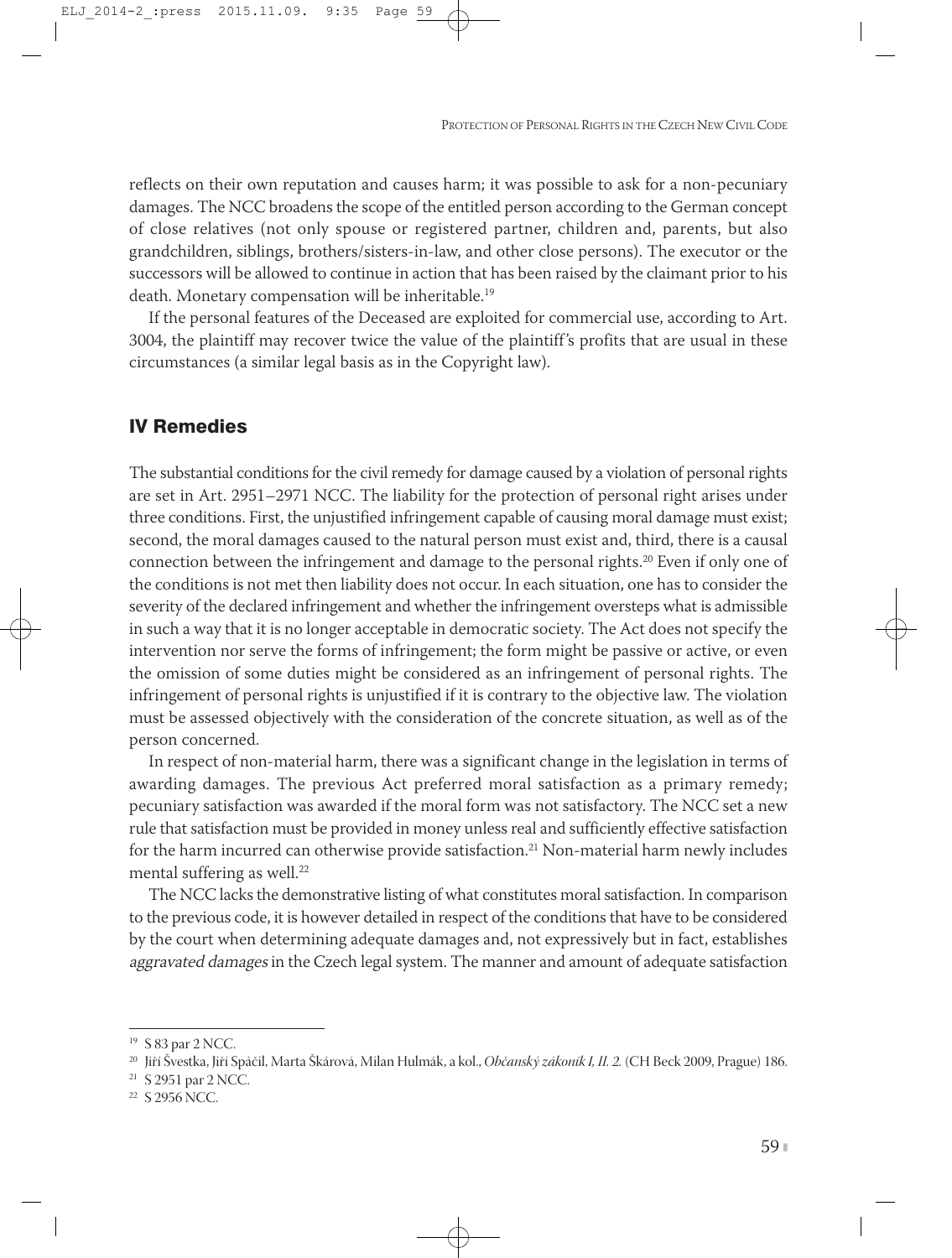must be determined so as to compensate for the circumstances deserving special consideration, too. These circumstances shall mean causing intentional harm, including, without limitation, causing harm by trickery, threat, abuse of the victim's dependence on the tortfeasor, multiplying the effects of the interference by making it publicly known or as a result of discriminating against the victim with regard to the victim's sex, health condition, ethnicity, creed, or other similarly serious factors. Account is also taken of the victim's fear of loss of life or serious damage to health if such fears were caused by the threat or other causes.<sup>23</sup>

The secondary victims principle, derived from case law, has been adapted into the NCC. Under special circumstances of an unlawful act, gross negligence, breach of an important legal obligation or damage caused intentionally from a desire to destroy, the perpetrator is obliged to pay pecuniary damages to any person who suffers due to the infringement of those in close proximity.24

To present a complete overview of the possible remedies in the event of an infringement, a restraining order could be released as an additional means to both satisfactions. In the case of severe breach that is anticipated by the victim or has to be stopped, the court, prior to the trial, may issue a preliminary injunction if the situation of the parties must be temporarily adjusted or if there is a fear that the enforcement of the judgement could be endangered. In the interim injunction, the Court may order something to be done, that someone refrains from delays or continues doing something, or not to manipulate, according to the situation that is the subject of the application and serves the purpose the best. If required by the circumstances of the case, or if there is danger in delay, the presiding judge immediately announces the party to whom the obligation is made in the interim order. If a third party is obliged by the interim injunction, this party also has to be informed. A copy of the resolution ordering interim measures shall be sent to the participants, or their representatives, and to those who had been ordered to the preliminary injunction, within three days from the date of publication of the order or, if not published, within three days from the date of issue. The resolution ordering the preliminary injunction is enforceable upon publication. If it was not published, it is enforceable as soon as it was delivered to the obliged party.

An interim injunction expires if a) the petitioner did not file within the statutory period or within the period specified by the court the claim to initiate proceedings;  $b$ ) the claim was rejected on the merits;  $c$ ) the claim was rejected on the merits and fifteen days passed from making a decision on the matter;  $d$ ) specified elapsed time that would take. The interim injunction may be revoked if the reasons for which it was ordered no longer exist.<sup>25</sup>

With the New Civil Code and strengthening of personal rights, there is a clear way how interim injunctions might be widely used, first, for example, to prevent the publication of private images, images taken without consent or the dissemination of private information.

<sup>23</sup> S 2957 NCC.

<sup>24</sup> S 2971 NCC.

<sup>25</sup> S 74, the Civil Procedure Code, Act No. 99/1963 Coll.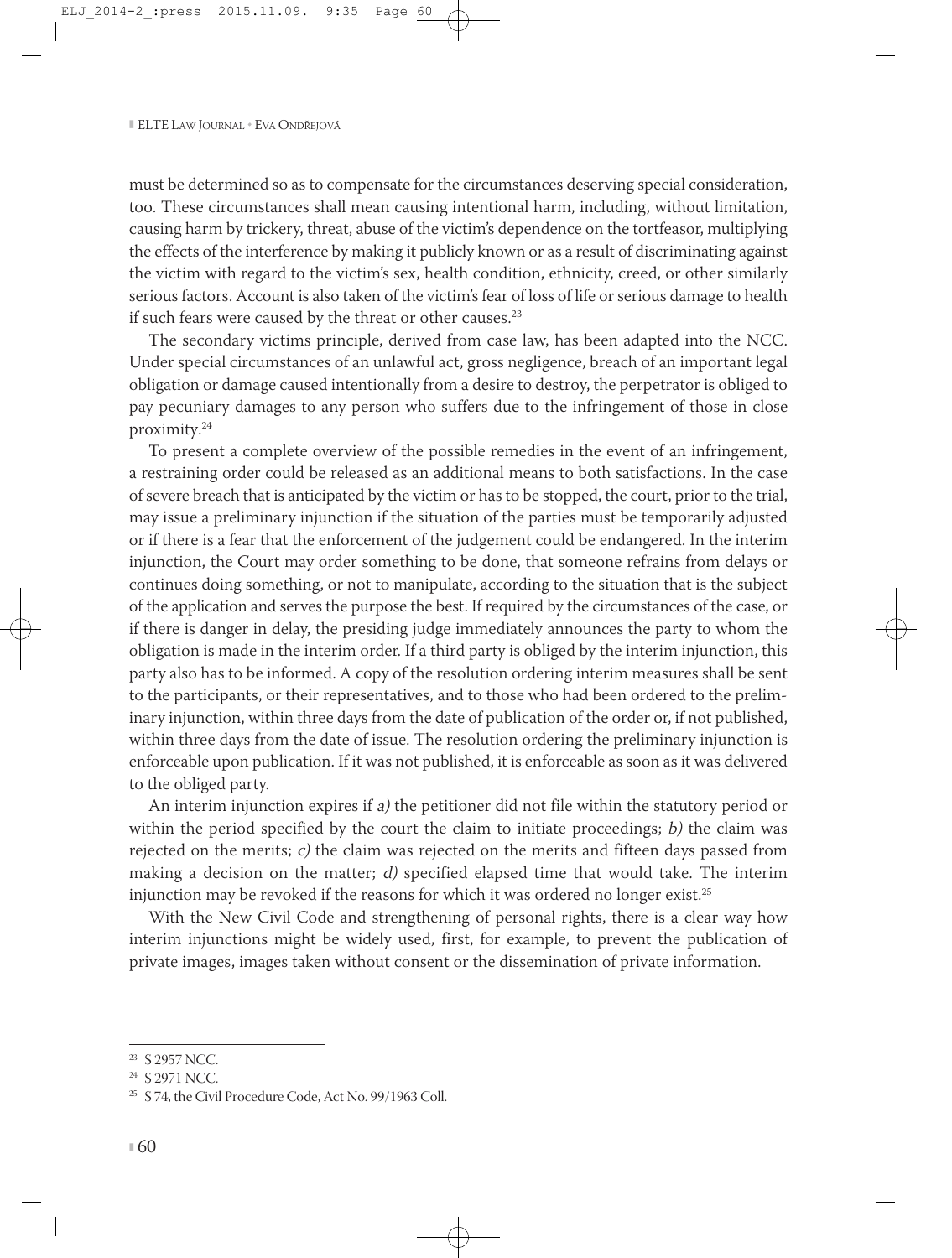#### V Unjust Enrichment and Publicity Right

Image rights, the right to use and protect one's own image, is the core of those fundamental personal rights creating the notion of the personality. It is a personal right but as well a property right if its use serves commercial exploitation. The subjects of protection are not only celebrities, for whom their picture is a valuable asset, but it is a right of every human being to control the commercial use of their identity: this protects the individual's identity from being misappropriated by another for commercial use.

To establish that the use is unauthorised, the plaintiff must show four conditions: (1) the defendant's use of the plaintiff's image [or the above-mentioned other personal aspects (name, voice, likeness, signature, photos)]; (2) the appropriation of the plaintiff's image for the defendant's commercial advantage (3) the lack of consent; and (4) resulting damage/injury/loss. If the conditions are met, the appropriate remedy for the breach of the image right (exploitative use) is to claim moral remedy, injunction and damages.

According to the NCC, a person who is enriched at the expense of another without just cause must, to the extent of their enrichment, make restitution to the impoverished person.<sup>26</sup> The NCC expressively states that if there is an infringement of personal values, the plaintiff may recover twice the value of the plaintiff's profits usual in these circumstances (a similar legal basis as in copyright law).27

## VI International Liability

The New Act on International Private Law, Act. No. 91/2012 Coll.<sup>28</sup> deals with the applicable law and jurisdiction (forum). This Act stipulates, in relations with a cross-border element, the law of which state shall govern private-law relations, including the application of other laws than the designated applicable law and legal status of foreigners and foreign legal entities in a private law relationship.

In respect of non-contractual obligations arising out of violations of privacy and rights relating to personality, including defamation, the law of the state to be followed is the one in which the violation occurred. Nevertheless, the affected (injured) person may choose the law of the state in which

- a) the affected person has their habitual residence or company offices registered office),
- b) the perpetrator has their habitual residence or company offices, or
- c) the result of the conduct in violation appeared, if the perpetrator could predict it.<sup>29</sup>

<sup>26</sup> S 2991 NCC.

<sup>&</sup>lt;sup>27</sup> The explanatory memorandum of NCC, 586.

<sup>&</sup>lt;sup>28</sup> In force since 1.1.2014 as a part of new civil legislation.

<sup>29</sup> S 101 PLC.